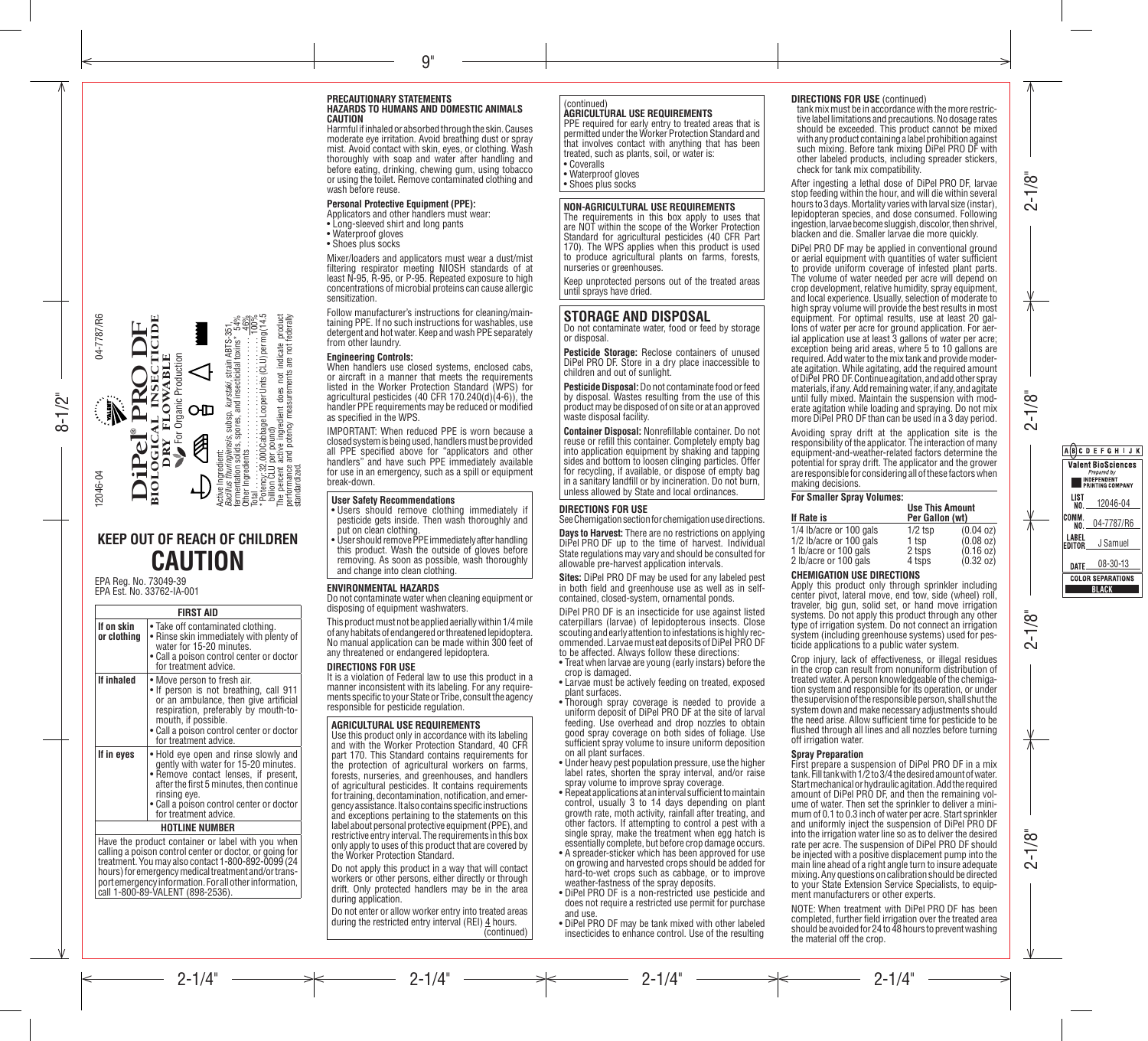#### **GENERAL PRECAUTIONS FOR APPLICATIONS THROUGH SPRINKLER IRRIGATION SYSTEMS**

Maintain continuous agitation in the mix tank during mixing and application to insure a uniform suspension.

Greater accuracy in calibration and distribution will be achieved by injecting a larger volume for a more dilute solution per unit time.

The system must contain a functional check valve, vacuum relief valve, and low pressure drain appropriately located on the irrigation pipeline to prevent water source contamination from backflow.

The pesticide injection pipeline must contain a functional. automatic, quick-closing check valve to prevent the flow of fluid back toward the injection pump.

The pesticide injection pipeline must also contain a functional, normally closed, solenoid-operated valve located on the intake side of the injection pump and connected to the system interlock to prevent fluid from being withdrawn from the supply tank when the irrigation system is either automatically or manually shut down.

The system must contain functional interlocking controls to automatically shut off the pesticide injection pump when the water pump motor stops.

The irrigation line or water pump must include a functional pressure switch which will stop the water pump motor when the water pressure decreases to the point where pesticide distribution is adversely affected.

Systems must use a metering pump, such as a positive displacement injection pump (e.g., diaphragm pump) effectively designed and constructed of materials that are compatible with pesticides and capable of being fitted with a system interlock. Do not apply when wind speed favors drift beyond the area intended for treatment, system connections or fittings leak, nozzles do not provide uniform distribution orlines containing the product must be dismantled and drained.

#### **Pests controlled by DiPel PRO DF Scientific name** Achema Sphinx Moth *Eumorpha achemon*

(Hornworm)<br>Alfalfa Caterpillar Alfalfa Caterpillar *Colias eurytheme* Almond Moth *Caudra cautella* Amorbia Moth *Amorbia humerosana* Artichoke Plume Moth *Platyptilia carduidactyla* Azalea Caterpillar *Datana major*

Banana Moth *Hypercompe scribonia* Banana Skipper *Erionota thrax* Blackheaded Budworm *Acleris gloverana* California Oakworm *Phryganidia californica* Cankerworm *Paleacrita merriccata* Cherry Fruitworm Grapholita packard<br>China Mark Moth Mymphula stagnata<br>Citrus Cutworm *Xylomyges curialis*<br>Codling Moth *Cydia pomonella*<br>Cotton Bollworm *Acrobasis vaccinii*<br>Cranberry Fruitworm *Acrobasis vaccinii* Cross-striped Cabbageworm<br>Cutworm Diamondback Moth Douglas Fir Tussock Moth Ello Moth (Hornworm) *Erinnyis ello* **European Corn Borer** European Grapevine Moth European Skipper

(Essex Skipper)

*Evergestis rimosalis* Various *Noctuid* species, e.g. *Agrotis ipsilon Orgyia pseudotsugata* Ennomos subsignaria<br>Ostrinia nubilalis *Lobesia botrana Thymelicus lineola* Fall Webworm *Melissopus latiferreanus* Filbert Leafroller *Archips rosanus* Fruittree Leafroller *Archips argyrospilia* Grape Berry Moth *Paralobesia viteana* Grape Leafroller *Platynota stultana*

Spodoptera spp., e.g.

 $Thvridoptervx$ *ephemeraeformis*

*Pseudaletia unipuncta*

**Common name Scientific name** Grapeleaf Skeletonizer (ground only) Mapleworm Gummosos-Batrachedra<br>Gypsy Moth Head Moth Cabbageworm<br>Indian Meal Moth Light Brown Apple Moth<br>Looper Obliquebanded Leafroller<br>Oleander Moth Saddle Prominent Caterpillar<br>Saltmarsh Caterpillar Cankerworm<br>Spruce Budworm<br>Tent Caterpillar Thecla-Thecla Basilides (Geyr) Tobacco Hornworm *Manduca sexta* **Tomato Fruitworm** Variegated Leafroller *Platynota flavedana* Borer<br>Sugarcane Borer Bollworm, Tomato Fruitworm<br>Tobacco Budworm *exigua, frugiperda, littoralis,* 

*Harrisina americana* Green Cloverworm *Plathypena scabra* Greenstriped *Dryocampa rubicunda Comosae (Hodges)*  Gypsy Moth *Lymantria dispar* Headworm *Helicoverpa zea* Hemlock Looper *Lambdina fiscellaria* Hornworm *Manduca* spp*.* Imported *Pieris rapae* Indian Meal Moth *Plodia interpunctella* Io Moth *Automeris io* Jack Pine Budworm *Choristoneura pinus Epiphyas postvittana* Various *Noctuidae*, e.g. *Trichoplusia ni* Melonworm *Diaphania hyalinata* Mimosa Webworm *Homadaula anisocentra Choristoneura rosaceana* Oleander Moth Syntomeida epilais<br>Omnivorous Leafroller *Playnota stultana*<br>Omnivorous Looper *Sabulodes aegrotata*<br>Orangedog *Papilio cresphontes*<br>Oriental Fruit Moth *Grapholita molesta* Pine Butterfly *Neophasia menapia* Podworm *Heliocoverpa zea* Redbanded Leafroller *Argyrotaenia velutinana* Redhumped Caterpillar *Schizura conc*<br>Rindworm Complex Various Leps. Rindworm Complex Various *Leps.* Saddleback Caterpillar *Sibine stimulea Heterocampa guttivitta* Saltmarsh Caterpillar *Estigmene acrea*<br>
Sod Webworm *Crambus* spp.<br>
Soybean Looper *Pseudoplusia includens*<br>
Spanworm *Ennomos subsignaria*<br>
Spring and Fall *Paleacrita vernata and*<br>
Cankerworm *Alsophila pometaria Paleacrita vernata* and *Alsophila pometaria* Spruce Budworm *Choristoneura fumiferana* Tent Caterpillar Various *Lasiocampidae Thecla basilides* Tobacco Budworm *Heliothis virescens* Ephestia elutella<br>Helicoverpa zea Tufted Apple Budmoth *Platynota idaeusalis* Anarsia lineatella<br>Peridroma saucia Variegated Cutworm *Peridroma saucia* Velvetbean Caterpillar *Anticarsia gemmatalis* Walnut Caterpillar *Datana integerrima* Webworm *Hyphantria cunea* Western Tussock Moth *Orgyia vetusta* Southern Cornstalk *Diatraea crambidoides* Sugarcane Borer *Diatraea saccharalis* Corn Earworm, Cotton *Helicoverpa zea* Heliothis virescens

**Pests controlled by DiPel PRO DF** (continued)

**Field Crops Application rate (pounds/acre) Herbs and spices (Crop group 19)** Including: Allspice; angelica; anise; anise, star; annatto (seed); balm; basil; borage; burnet; chamomile; caper buds; caraway; caraway, black; cardamom; cassia bark; cassia buds; catnip; celery seed; chervil (dried); chive; chive, Chinese; cinnamon; clary; clove buds; coriander leaf (cilantro or Chinese parsley); coriander seed (cilantro); costmary; cilantro (leaf); cilantro (seed); cumin; curry (leaf); dill (dillweed); dill (seed); fennel (common); fennel, Florence (seed); fenugreek; grains of paradise, horehound; hyssop; juniper berry; lavender; lemongrass; lovade (leaf); lovage (seed); mace; marigold, marjoram; mustard (seed); nasturtium; nutmeg; parsley (dried); pennyroyal; pepper, black; pepper, white; poppy (seed); rosemary; rue; saffron; sage; savory, summer and winter; sweet bay; tansy; tarragon; thyme; vanilla; wintergreen; woodruff; wormwood. 0.5-2 Use 1-2 lb/A for control of *Spodoptera* spp. **Flowers, bedding plants and ornamentals** 0.5-2 For best results, use a ground applicator, a minimum of 50 gals total mix per acre, 50-100 psi and 3-7 nozzles per bed. **Mint and peppermint** 0.5-2 Use 1-2 lb/A for control of *Spodoptera* spp. **Turf** 0.5-2 **Crops Application rate (pounds/acre) GREENHOUSE/SHADEHOUSE AND OUTDOOR NURSERY** Crops including but not limited to: **Vegetable, leafy, except brassica (Crop group 4), Vegetable, brassica leafy, (Crop group 5), Vegetable, fruiting, (Crop group 8), Herbs and spices (Crop group 19)** 0.5-2 Use higher rates for *Heliothis* spp. **AQUATIC ORNAMENTALS Water lilies and other aquatic ornamentals** 1/4-1/2 tsp/ 100 sq ft (0.6-1.2 g/100 sq ft) **FORESTS AND ORNAMENTAL TREES Forest, shade, sugar maple trees and ornamental trees** 0.5-1 lb/100 gals For hydraulic sprayer. For mist blowers, mix the applicable amount (lbs) in 10 gals of water. Inclusion of a suitable spreader-sticker

#### **FOR USE IN SELF-CONTAINED, CLOSED-SYSTEM, ORNAMENTAL PONDS ONLY.**

For a 10' x 10' pond (100 sq ft) mix 1/4-1/2 tsp of DiPel PRO DF in 1 qt of water and apply to pond surface. Adjust quantities accordingly based on specific pond size.

approved for forest insect control is recommended to improve coverage, rain fastness and/or resist wash-off.

**NOTICE TO USER**<br>To the extent consistent with applicable law, seller makes no warranty, express or implied, of merchantability, fitness or otherwise concerning the use of this product other than as indicated on the label. User assumes all risks of use, storage or handling not in strict accordance with accompanying directions.

©2013

DiPel is a registered trademark of Valent BioSciences Corporation.

Distributed by: Valent U.S.A. Corporation P.O. Box 8025 Walnut Creek, CA 94596-8025 www.valent.com Made in U.S.A.

For more information call: 1-800-89-VALENT (Professional Products)

Registered and Manufactured by: Valent BioSciences Corporation 870 Technology Way Libertyville, IL 60048